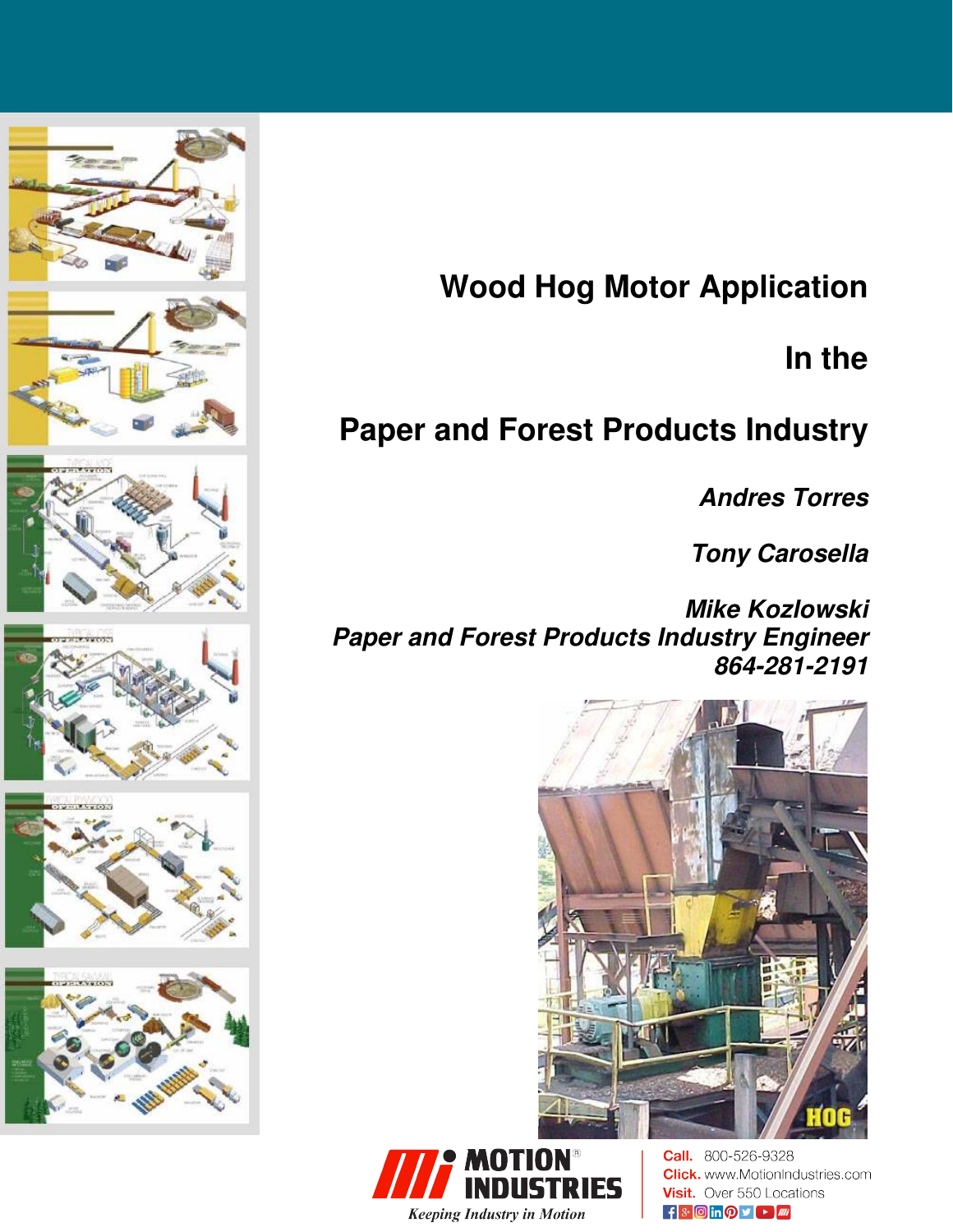## **Background**

# **What is a Wood Hog?**



**Call.** 800-526-9328 **Click.** www.MotionIndustries.com Visit. Over 550 Locations  $\mathbf{F}$   $\mathbf{F}$   $\mathbf{F}$   $\mathbf{F}$   $\mathbf{F}$   $\mathbf{F}$   $\mathbf{F}$   $\mathbf{F}$   $\mathbf{F}$   $\mathbf{F}$   $\mathbf{F}$ 

**A "Wood hog" is a general classification for a machine used for reducing wood and other material into smaller pieces for later consumption by some other process. The broad category of this machinery is called "size reduction equipment".** 



**Mechanically powered wood hogs can be portable, being mounted on wheels on frames suitable for towing behind a truck or van. For mobile hogs, power is generally provided by an internal combustion diesel engine from 5 to 1,200 horsepower.** 

**To the left and below right are examples of a tub style wood hog and the mechanical arrangement and power transmission scheme of a large drum type wood hog.** 

**Generally, wood hogs rely less on energy stored** 

**in the heavy drum to do their work than chippers do. The chipping blades (also called hammers) are mounted on the face of the drum; the drum is accelerated to its operating speed by an electric motor or internal combustion engine. As larger portions of a tree** 

**are consumed by the machine, it causes the prime mover to temporarily slow down. When smaller portions of the tree, (say a branch), is consumed, the lesser load allows the prime mover it to speed up again to target speed.** 

**Large wood hogs are frequently equipped with grooved rollers in the throat of their feed funnels. Once a branch has been gripped by the rollers, the rollers transport the branch to the chipping blades at a steady rate.** 

**The first commercially marketed hogs were of a design that was drum-based (as** 



**opposed to a disk type) chipping design. The chipping mechanism in a drum style hog is large steel drum powered by the motor, usually by a belt. It is mounted perpendicular to the hopper and spins towards the output chute. The drum also serves as the feed mechanism, drawing the material through as it shreds it.** 

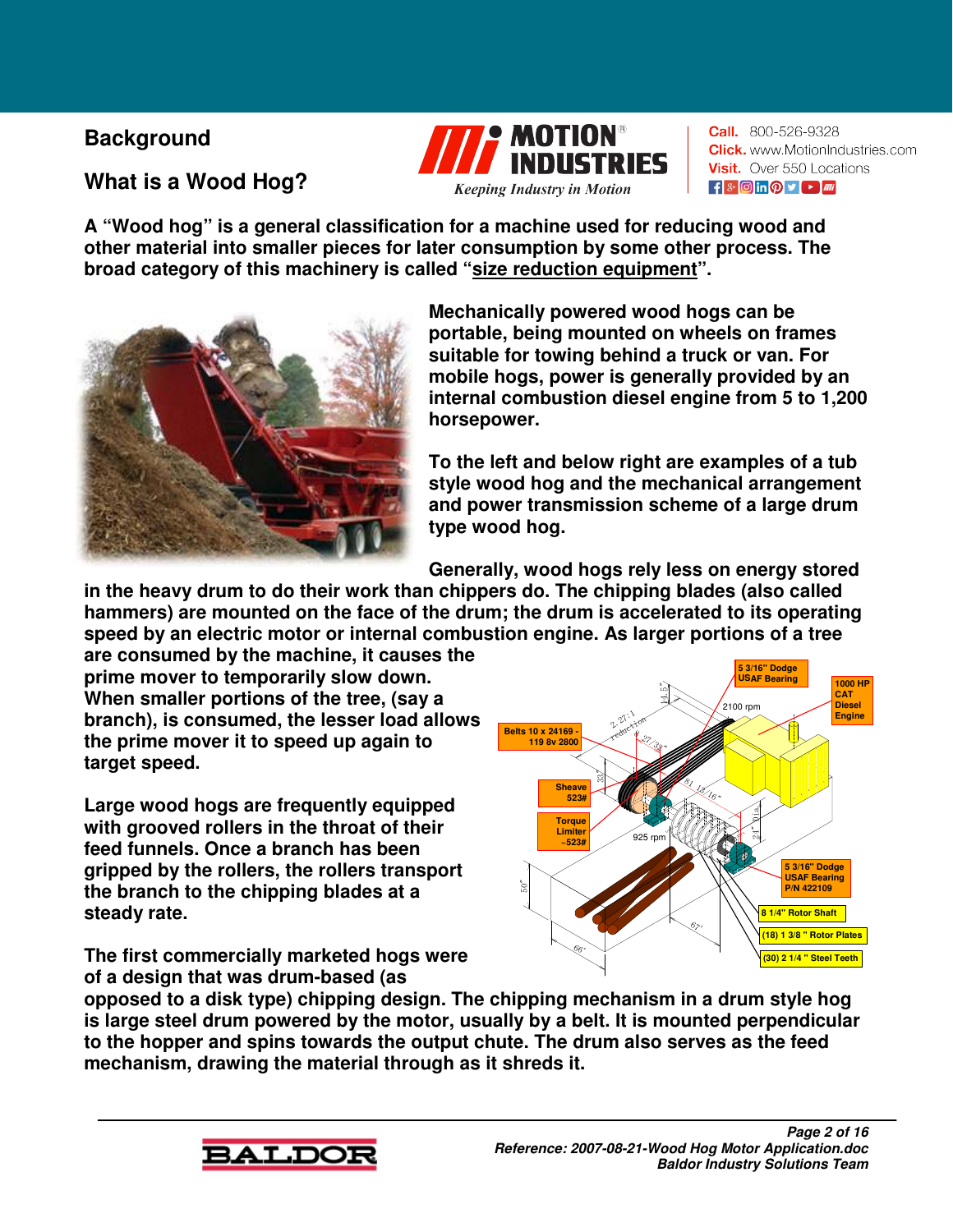## **Where is a Wood Hog used in a Paper and Forest Products Facility?**

**Electric motor driven drum wood hogs are very common at most paper and forest products facilities. They are used to reduce the size of bark and general woodyard scrap into a form (typically less than 3" length, 3" width and 3" high) that can be readily consumed in the combustion furnace of a boiler.** 

### **The Heat generation process is as follows:**

- 1. **Debarking:** Debarking is the process of removing the bark from cut logs. The bark stripped from the logs is either packaged and sold as commercial mulch or is sent to the wood yard hog, a heavy duty shredder, which further chops up the bark into small chips to be burned for process heat.
- 2. **Mulch:** The bark that is removed from the logs does not go to waste. It can be converted into mulch and sold commercially or processed further and used as an energy source.
- 3. **Chip Conveying:** A conveyor system is used to transport the bark to the mulch conveyor or to the wood hog.
- 4. **Wood Hog:** If the bark that is removed from the logs is not converted into mulch, it is sent to the wood hog. A conveyor system is used to transport the bark to the wood hog. The wood hog is used to grind up the bark so that it can be burned and used as an energy source.
- 5. **Fuel Storage:** Some bark and wood chips that are of poor quality or incorrect size for sale as mulch after hogging are transported by belts or screw conveyors to temporary fuel storage bunkers. These bunkers provide buffering for chip overflows and reduced flow in order to keep consistent chip flow into the burner.
- 6. **Process Heat:** Many processes in the manufacture of wood products require process heat for thermal oil, drying and other processes. The wood chips are burned in a **combustion burner** represented by (6) then the exhaust gasses are cleaned by a **cyclone** (7) then further



scrubbed by an **electrostatic precipitator**, shown as (8). The cleaned exhaust gasses are then vented to atmosphere by a **smokestack**, represented by (9).



**Call.** 800-526-9328 **Click.** www.MotionIndustries.com **Visit.** Over 550 Locations  $\mathbf{f}$   $\mathbf{S}$   $\Theta$  in  $\mathbf{Q}$   $\mathbf{V}$   $\mathbf{F}$   $\mathbf{m}$ 



**Page 3 of 16 Reference: 2007-08-21-Wood Hog Motor Application.doc Baldor Industry Solutions Team**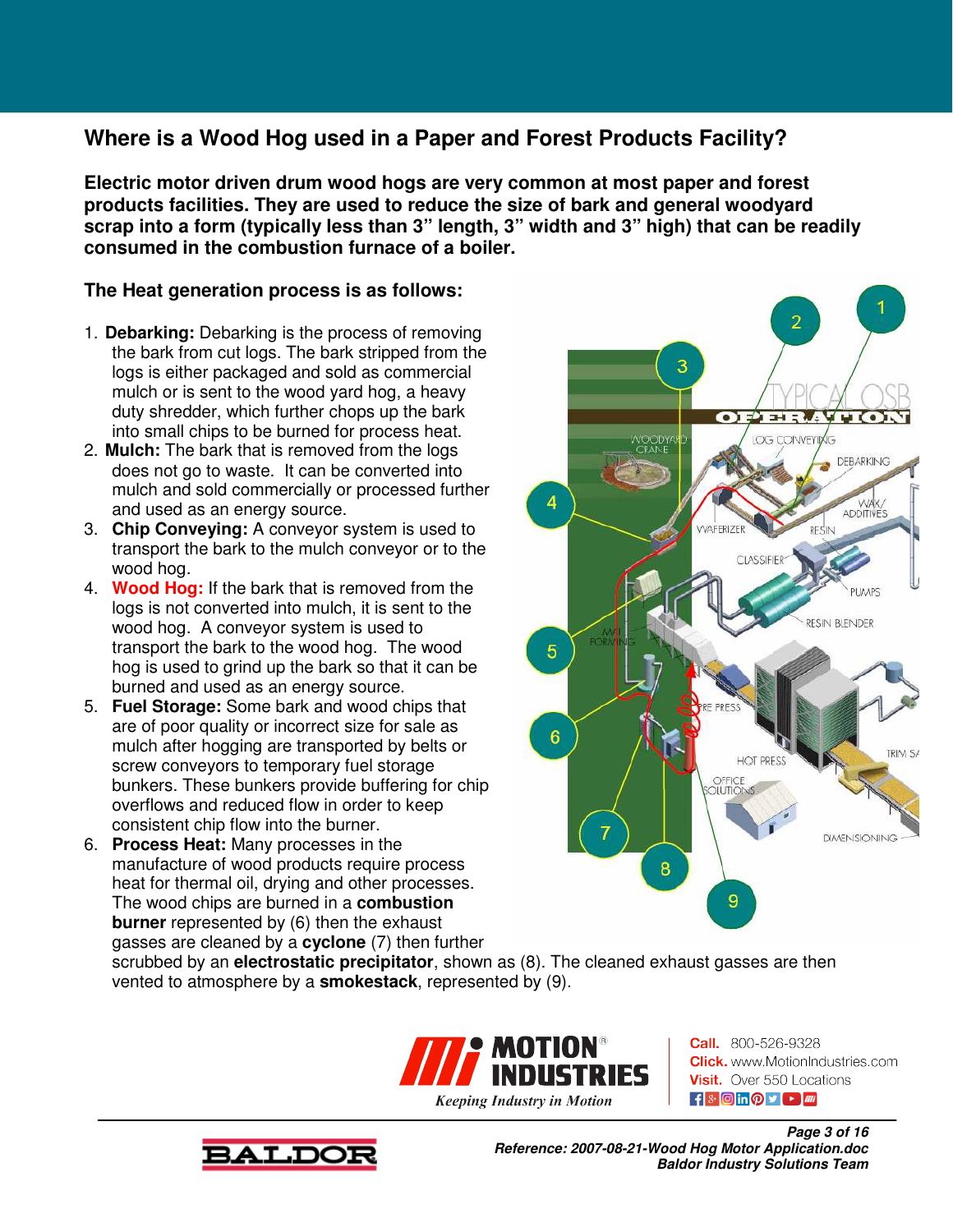### **What does the Wood Hog Produce?**

#### **Hog or "hogged fuel":**

**The hog (shredder, tub grinder, etc.) uses rotating hammers and stationary anvils to smash, crush and tear large wood into smaller fragments. Maximum output particle dimension is less than 3 inches (7.62 cm) in length** 

**and width.** 

**Raw materials that are hogged include: debarker residues, log and sort yard debris, cull and trim, land clearing debris (brush, stumps, etc.), municipal yard wastes (brush, leaves, branches), industrial packaging (pallets, boxes, crates), and construction/ demolition wood wastes** 

**Typically clean wood is chipped while low value dirty materials are hogged. Hog fuel from sawmills often includes sawdust, shavings and chip fines mixed with the hogged bark and trim, while hog fuel from a pulp mill wood room may contain clarifier sludge.** 

**In general, hog fuel is more difficult to handle than waste wood chips since it is more fibrous, has a lower bulk density and contains a wide range of** 

**particle sizes. Moisture content is usually high and the ash content can be significant (from 2% to 3% to as high as 20%). The quality and component mix of hog fuel can vary considerably, as it can be mixed with anything!** 

**As a fuel source, hogged fuel is the least expensive fuel.** 

| <b>Comparative Fuel Prices</b> |      |                  |                   |                   |
|--------------------------------|------|------------------|-------------------|-------------------|
| Fuel                           | Fuel | Fuel price range | Gross fuel cost   | Net fuel cost     |
|                                | unit | per unit         | per MMBtu         | per MMBtu         |
| Hardwood Chips                 | ton  | $$20 - $34.00$   | $$2.00 - $3.45$   | $$3.10 - $5.30$   |
| No. 2 Fuel Oil                 | gal  | $$.80 - $I.40$   | $$5.90 - $10.30$  | $$7.85 - $13.75$  |
| No. 6 Fuel Oil                 | gal  | $$.80 - $1.20$   | $$5.70 - $8.55$   | $$7.60 - $11.45$  |
| Electricity                    | kwh  | $$.06 - $.15$    | $$17.60 - $43.95$ | $$17.60 - $43.95$ |
| LP Gas                         | gal  | $$.80 - $1.50$   | $$8.70 - $16.30$  | $$10.85 - $20.40$ |
| Natural Gas                    | ccf  | $$.65 - $1.00$   | $$6.50 - $10.00$  | $$8.15 - $12.50$  |
| Coal                           | ton  | $$100 - $150$    | $$4.00 - $6.00$   | $$5.70 - $8.55$   |





Call. 800-526-9328 **Click.** www.MotionIndustries.com Visit. Over 550 Locations  $\frac{1}{2}$   $\frac{1}{2}$   $\frac{1}{2}$   $\frac{1}{2}$   $\frac{1}{2}$   $\frac{1}{2}$   $\frac{1}{2}$   $\frac{1}{2}$   $\frac{1}{2}$   $\frac{1}{2}$   $\frac{1}{2}$   $\frac{1}{2}$   $\frac{1}{2}$   $\frac{1}{2}$   $\frac{1}{2}$   $\frac{1}{2}$   $\frac{1}{2}$   $\frac{1}{2}$   $\frac{1}{2}$   $\frac{1}{2}$   $\frac{1}{2}$   $\frac{1}{2}$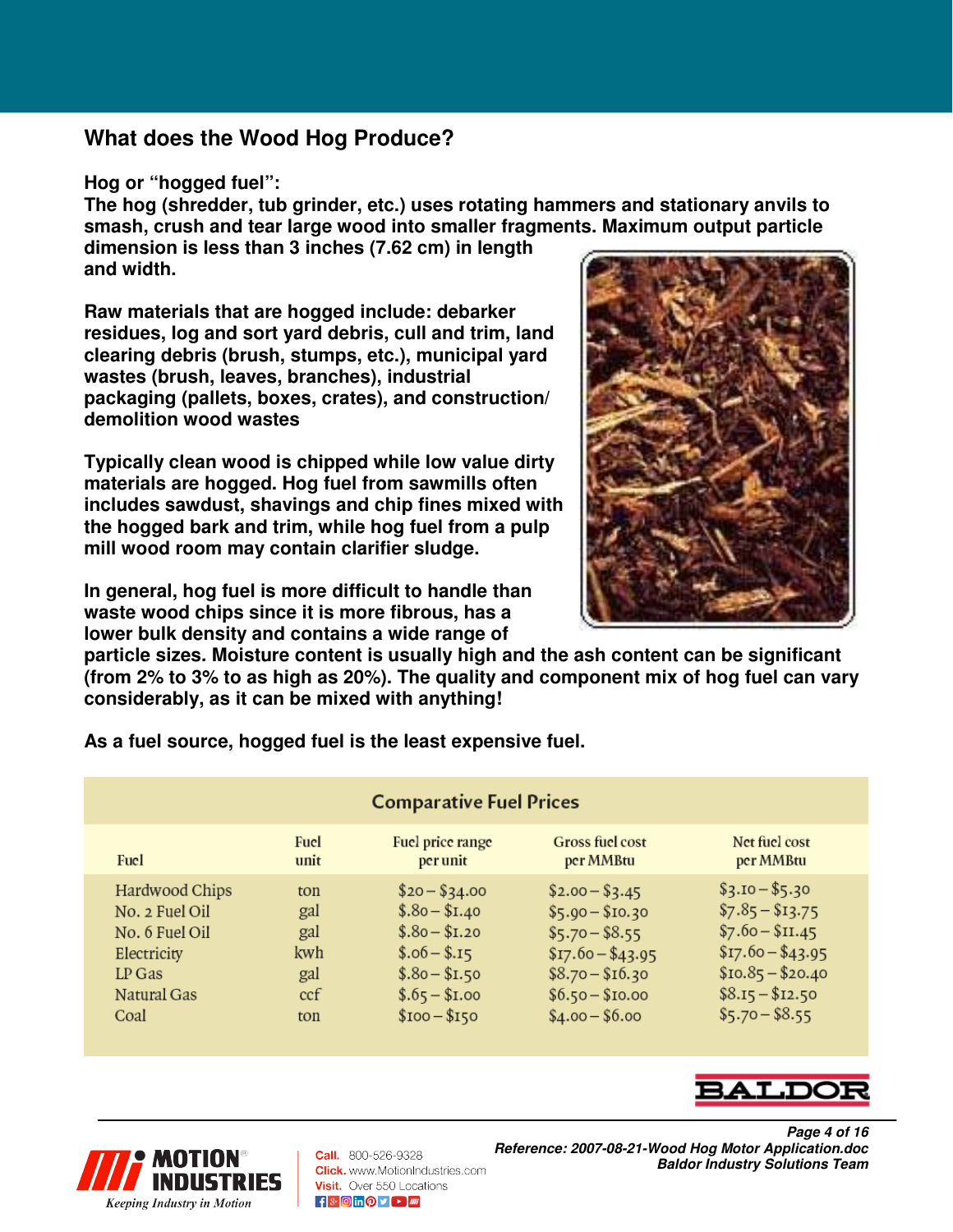## **Is a Wood Chipper the Same as a Wood Hog?**



#### **Comparison Wood Chipper Wood Hog Differences**<br>Construction **Construction Construction difference is in the construction of the cutting device. Chippers use long, radial sharp blades to do high speed slicing. Wood Hogs use hardened hammers to lacerate and shred the wood. Chippers reduce logs to chips. Wood Hogs reduce scrap wood to a more consumable format. WK^2 Relatively High; 20,000 – 30,000 lb-ft^2 Relatively Low; 5,000- ~20,000 lb-ft^2 The nature of the chipper is that it relies on the huge rotational inertia stored in the rotating disk to slice the radially mounted blades through wood logs. The Wood Hog drum and hammers has a lot less inertia and will rely more on the motor to supply energy to lacerate the wood. Motor HP 50 – 3000 some chippers can be very large 5- ~2000 for "typical" woodyard applications Product** *Hogged material will also a product Hogged material will also a product* **contain more fines – which will require post clarification (or screening) to ensure the end product will have proper BTU content to be used in the combustion burner. Location Mostly outside, sometimes inside under a steel roof structure. Always in the woodyard. Almost always outside, but is located near the conveying system near the power plant.**

#### **Short Answer --- NO! …there are some fundamental differences**



**Call.** 800-526-9328 **Click.** www.MotionIndustries.com Visit. Over 550 Locations  $f$   $\theta$  o in  $\theta$   $\theta$   $\theta$   $\theta$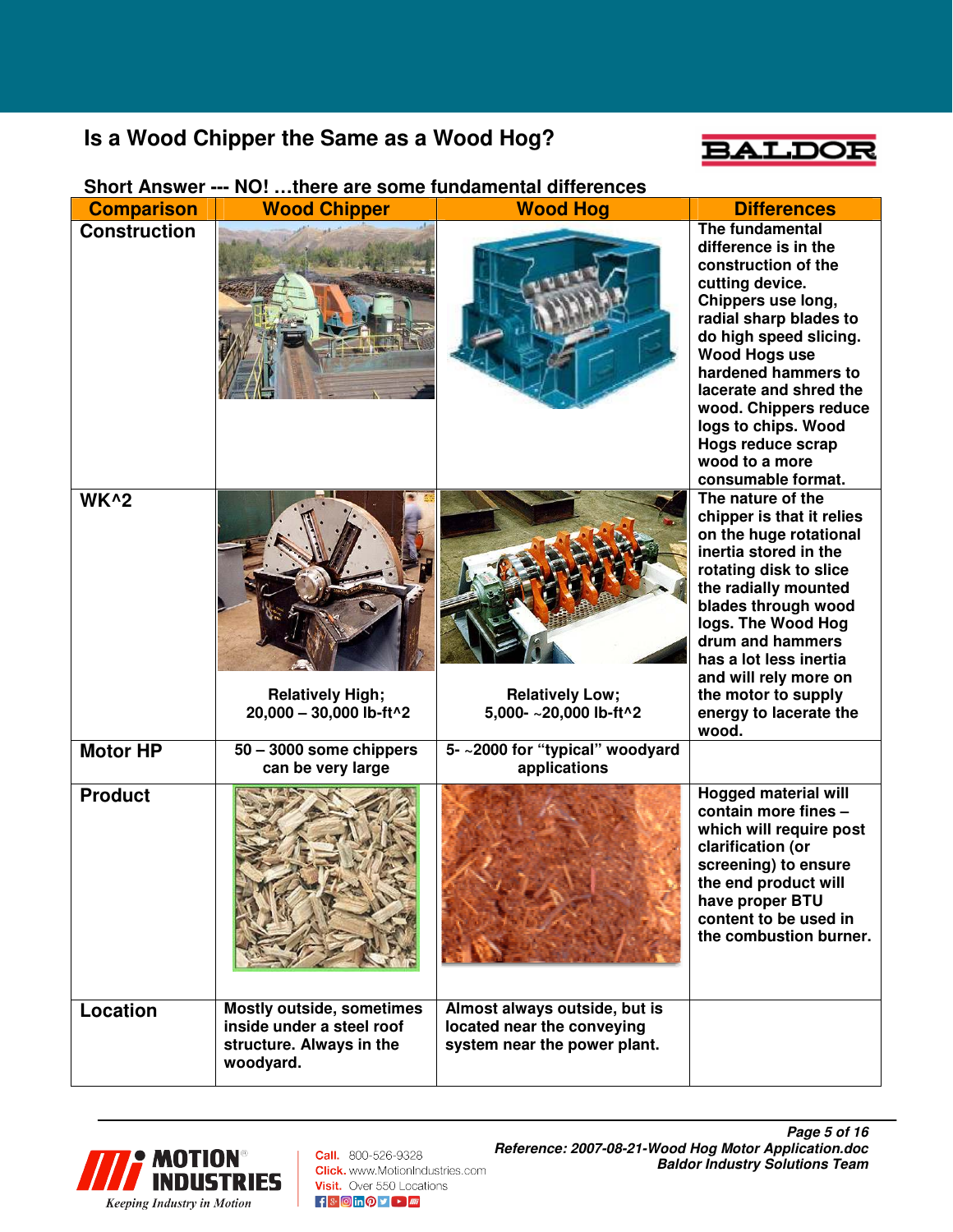| <b>Drive</b>                      |                                                                                      |                                | Both can be direct<br>driven, but typically<br>chippers are powered<br>by a 1200-1800 RPM<br>motor and rotational<br>speed is reduced by a<br>sheave and belt<br>arrangement. Wood<br>hogs are "typically"<br>direct driven and motor<br><b>RPM</b> is selected to<br>provide proper<br>throughput. |
|-----------------------------------|--------------------------------------------------------------------------------------|--------------------------------|-----------------------------------------------------------------------------------------------------------------------------------------------------------------------------------------------------------------------------------------------------------------------------------------------------|
| <b>RPM</b> of driven<br>equipment | Typically 300-600                                                                    | Typically 900-1200             |                                                                                                                                                                                                                                                                                                     |
| <b>Reduction</b><br>method        | <b>Belts and Sheaves; direct</b><br>drive possible with a many<br>pole motor (large) | <b>Typically direct driven</b> |                                                                                                                                                                                                                                                                                                     |

**Wood Hogs can be applied using stationary hammers or rotating hammers. Quite often, the more generic term "hammermill" is used to interchangeably with "Wood Hog". OEMs sometime use the phrase "hammermill" and woodyard operators use "hog".** 

**Hogs have been used for many years to shred bark in hog fuel preparation. Bark shredding units normally operate at 800-900 RPM with about 600- 2000 HP motors and handle from 20-60 tons per hour of wood throughput.** 

**Bark shredder installations are relatively simple. They are frequently located outdoors (with rain shed roofs). Delivered loads are dumped by hydraulic lift, or live bottom trailer, metered onto feed conveyors and fed across sizing screens such as disc screens. The wood scraps pass through the shredder and are reduced to 2-3" size, and are combined with screen undersize material which drops to a conveyor below the shredder to produce a properly sized material for mixing and producing hog fuel.** 

**Hogs usually are designed for steel or belt conveyor or vibrating pan feed through an opening near the top of a heavy metal hopper set above the shredder rotor (usually horizontal). The rotor is fixed in place with bearings on each end and is usually made up of a solid steel center shaft up to 2' in diameter (largest units) to which is fastened a series of heavy duty discs from about 1 to 7' in diameter. Long cylindrical pins from under 1" to over 6" in diameter pass through holes in the discs usually at the quarter points and provide a fastening base for either fixed or free swinging hammers, which may weigh from a few pounds to several hundred pounds each. The rotors are turned from about 400-1800 RPM depending on design application. Feed material drops on top of the rotor and is impacted and crushed against heavy steel breaker plates and or grate bars which retain the feed until it is sized small enough to pass through the grate.** 



**Call.** 800-526-9328 **Click.** www.MotionIndustries.com Visit. Over 550 Locations **FISHONDY DELINE** 

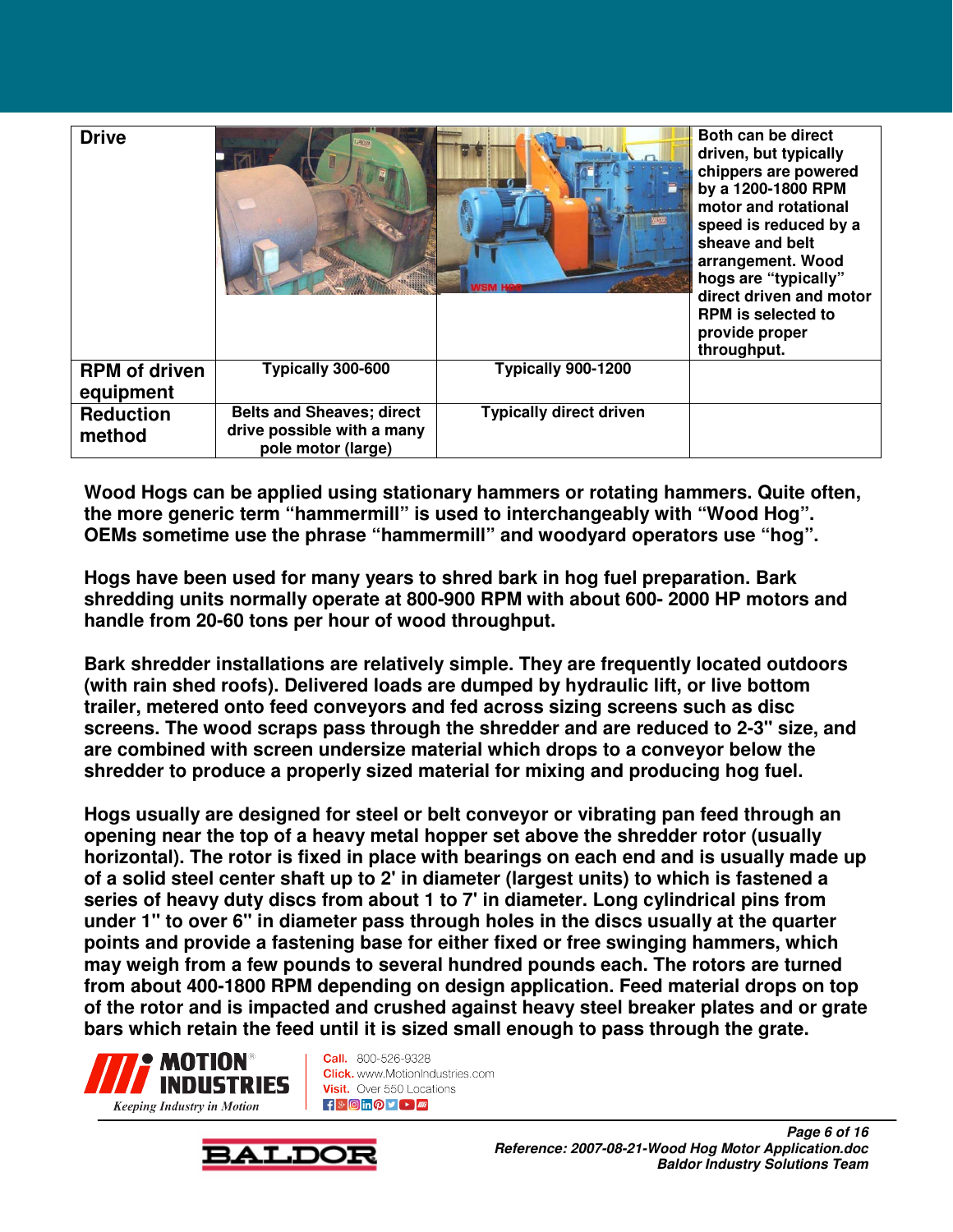## **Good Cut Sheet Specification for a Wood Hog Motor**

| <b>Parameter</b>                                | <b>Description</b>                                       | <b>Comment</b>                                |
|-------------------------------------------------|----------------------------------------------------------|-----------------------------------------------|
| <b>Motor Horsepower (HP)</b>                    |                                                          | Per OEM or retrofit NP HP                     |
| <b>Motor (RPM)</b>                              |                                                          | <b>Application specific</b>                   |
| <b>Motor Voltage (VAC)</b>                      | 3 phase                                                  | 460, 2300 or 4160 vac                         |
| <b>Application</b>                              | <b>Waste wood Hog</b>                                    |                                               |
| Motor Frequency (Hz) (50) or (60)               |                                                          | <b>Typically 60 Hz for North American</b>     |
|                                                 |                                                          | operation                                     |
| <b>Type of Motor</b>                            | <b>Squirrel Cage</b>                                     | Excellent fit for Induction motor - too       |
|                                                 | <b>Induction Motor</b>                                   | small for synchronous motor                   |
| <b>Mounting</b>                                 | <b>Horizontal Foot</b>                                   | 99% Typical                                   |
| <b>Enclosure</b>                                | <b>TEFC</b>                                              | ODP is pervasive TEFC more robust             |
|                                                 |                                                          | design                                        |
| <b>Service Factor</b>                           | 1.15                                                     | Prefer 1.15 - more expensive but will last    |
| $(1.0)$ or $(1.15)$                             |                                                          | longer                                        |
| <b>Coupling (Direct) or (Belted)</b>            |                                                          | Will affect DE bearing                        |
| <b>Pull-Out Torque (%)</b>                      | 200-250%                                                 | (Critical) in order to power through peak     |
|                                                 |                                                          | wood jams during shredding (prevents          |
|                                                 |                                                          | slowdown)                                     |
| <b>Locked Rotor Torque (%)</b>                  | 180-220%                                                 | (Critical) in order to provide enough         |
|                                                 |                                                          | starting torque to                            |
| <b>Rotor Construction</b>                       | <b>Copper Bar Rotor</b>                                  | <b>CU Bar Rotor Recommended for rotor</b>     |
|                                                 |                                                          | longevity (see IAS)                           |
| <b>Type of Insulation</b>                       | <b>Class F</b>                                           | <b>F</b> is typical                           |
| <b>Vacuum Pressure Impregnation</b>             | <b>Two cycles</b>                                        | Important considering the equipment will      |
| process                                         |                                                          | be located outdoors                           |
| <b>Temperature Rise</b>                         | B                                                        |                                               |
| <b>Locked Rotor Code</b>                        | (if specified)                                           | $* =$ see below (not to exceed)               |
| <b>NEMA Design</b>                              | B                                                        | Typical design for the application. Note - we |
|                                                 |                                                          | may need to change the design in order to     |
|                                                 |                                                          | meet customer torque specifications           |
| <b>Slip Capability</b>                          | 3% to 5%                                                 | Standard. Low slip design not needed          |
| <b>Across the line starting</b>                 | 5 to 10 seconds                                          | Typically 20 seconds or more will             |
| acceleration time                               |                                                          | overheat rotor                                |
| <b>Current Imbalance Capability</b>             | 20% for 60 sec                                           | The service factor will compensate for        |
|                                                 |                                                          | heating produced by this condition            |
| <b>Stator Thermal Overloads RTD's</b>           | Two per phase                                            | Need external alarm and trip equipment        |
| <b>Bearing RTD's</b>                            | <b>One each Bearing</b>                                  | Need external alarm and trip equipment        |
| <b>Accessories:</b>                             | <b>Surge Capacitors</b><br>$\Box$                        | * See cut sheet specification. This is        |
|                                                 | <b>Lightning Arrestors</b><br>$\Box$                     | important if the motor is to be located in    |
|                                                 | <b>Anti condensation</b><br>$\Box$                       | a "lightning strike" area.                    |
|                                                 | winding space heaters                                    |                                               |
| <b>Conduit Box Location (F1, F2)</b>            |                                                          | <b>Customer Preference</b>                    |
| Thrust load from hog to motor                   | <b>None</b>                                              | Typically this should be very little to none  |
| (Lbs)                                           |                                                          |                                               |
| <b>Starts Per Hour (Maximum)</b>                | <b>Two</b>                                               |                                               |
| <b>Environment</b>                              | <b>High concentration of wood</b><br>dust, high moisture | <b>Select DE Inpro seals</b>                  |
| Hog Rotor WK <sup>2</sup> (Lb-ft <sup>2</sup> ) |                                                          | From Hog OEM                                  |



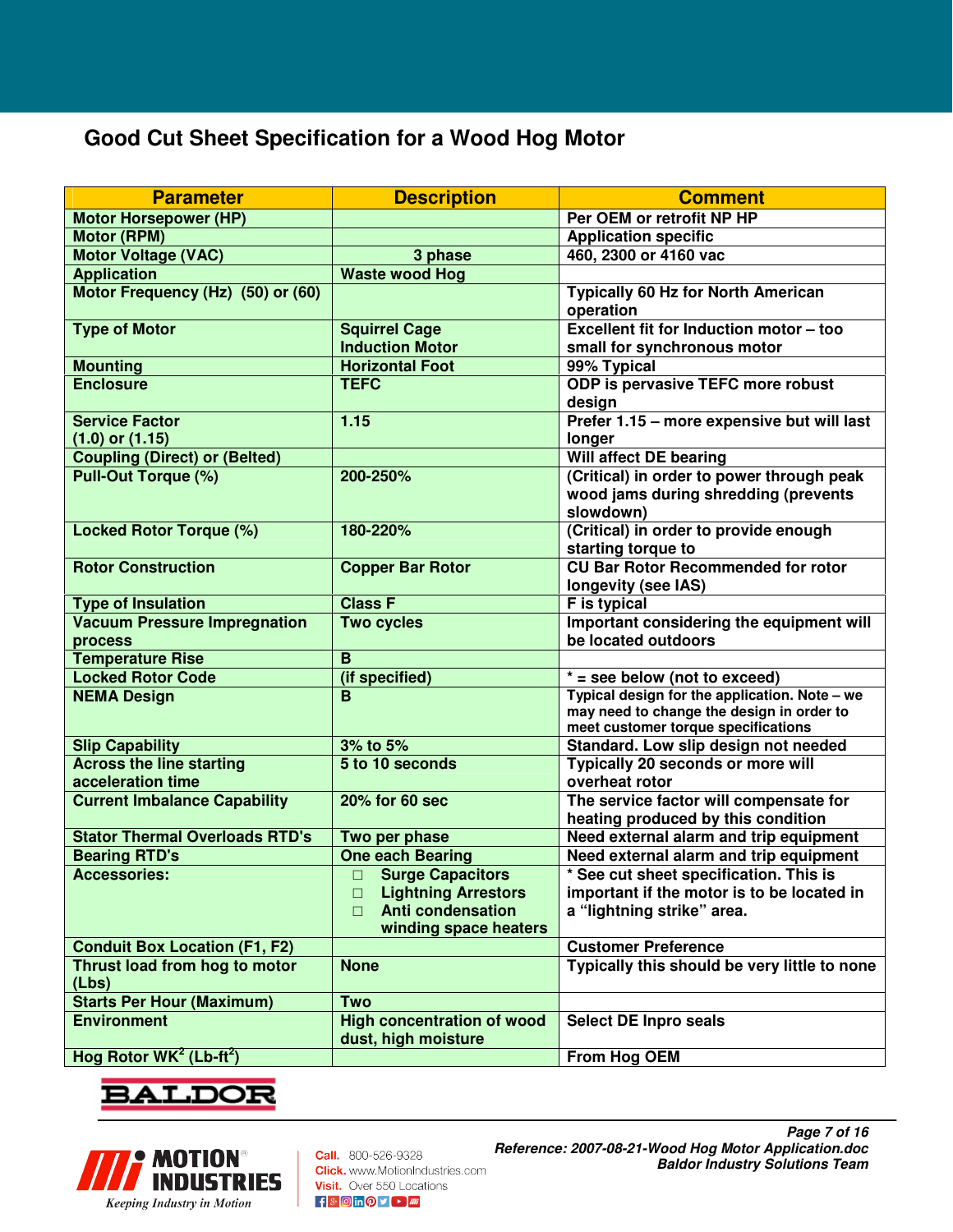### **\* Locked Rotor code explanation**

**Note: There is usually a misnomer here sometimes customers will mistakenly specify "Inrush code" as "locked rotor code". The correct way to use the locked rotor code is listed below. (See customer specification)** 

**Locked Rotor for the motor listed on our specification is calculated as:** 

 $[MotorNameplateHP] \times [LockedRotCode]$ [MotorNameplateKV] $\times \sqrt{3}$  $=\frac{[MotorNameplateHP] \times}{[}$ *MotorNameplateKV MotorNameplateHP LockedRotorCode LockedRotorAmps*

**For this example, with NP HP = 1250 HP and Motor Voltage at 2.3 KV, Locked Rotor Code "J"** 

- □ **Min Locked Rotor Amps = (1250 x 7.1) / (2.3 x 1.732) = 2227 AAC**
- □ **Max Locked Rotor Amps = (1250 x 8) / (2.3 x 1.732) = 2510 AAC**

| <b>Locked-Rotor Code, kVA/hp</b> |              |    |                 |
|----------------------------------|--------------|----|-----------------|
| А                                | $0 - 3.15$   |    | $G = 5.6 - 6.3$ |
|                                  | B 3.15-3.55  |    | $H = 6.3 - 7.1$ |
|                                  | $C$ 3.55-4.0 | J. | $7.1 - 8.0$     |
| D                                | $4.0 - 4.5$  | K  | $8.0 - 9.0$     |
| F.                               | $4.5 - 5.0$  |    | $9.0 - 10.0$    |
| F                                | $5.0 - 5.6$  | М  | $10.0 - 11.2$   |

**While NEMA Design B standards limit lockedrotor current, no standard limits the peakinrush current. Fortunately, peak-inrush current is usually not a problem because it lasts only a few milliseconds. However, it can be a problem when the motor controller uses instantaneous magnetic-only circuit protectors that react in less than a single AC cycle. That is because peak inrush can be as high as 2.8 times the RMS locked rotor** 

**current and may exceed the circuit protector current setting. A motor may trip on peakinrush current and start successfully on the next attempt. The exact peak-inrush current depends on the moment when contacts close in the AC voltage cycle, and how close to simultaneously the three-phase contacts close.** 

**For a large motor, one does not typically specify a high Locked rotor amp rating. If there is a customer requirement for high efficiency – this could then dictate in the design that would have higher locked rotor current and would require the motor to be name plated with a "J" locked rotor current rather than say a "G". Usually a lower Locked Rotor Code rated motor will be easier on the customer's power system. In any case, it will assist the end user in specifying the rating of the disconnect device upstream in the power system.** 



**Call.** 800-526-9328 **Click.** www.MotionIndustries.com Visit. Over 550 Locations  $\frac{1}{2}$   $\frac{1}{2}$   $\frac{1}{2}$   $\frac{1}{2}$   $\frac{1}{2}$   $\frac{1}{2}$   $\frac{1}{2}$   $\frac{1}{2}$   $\frac{1}{2}$   $\frac{1}{2}$   $\frac{1}{2}$   $\frac{1}{2}$   $\frac{1}{2}$   $\frac{1}{2}$   $\frac{1}{2}$   $\frac{1}{2}$   $\frac{1}{2}$   $\frac{1}{2}$   $\frac{1}{2}$   $\frac{1}{2}$   $\frac{1}{2}$   $\frac{1}{2}$ 

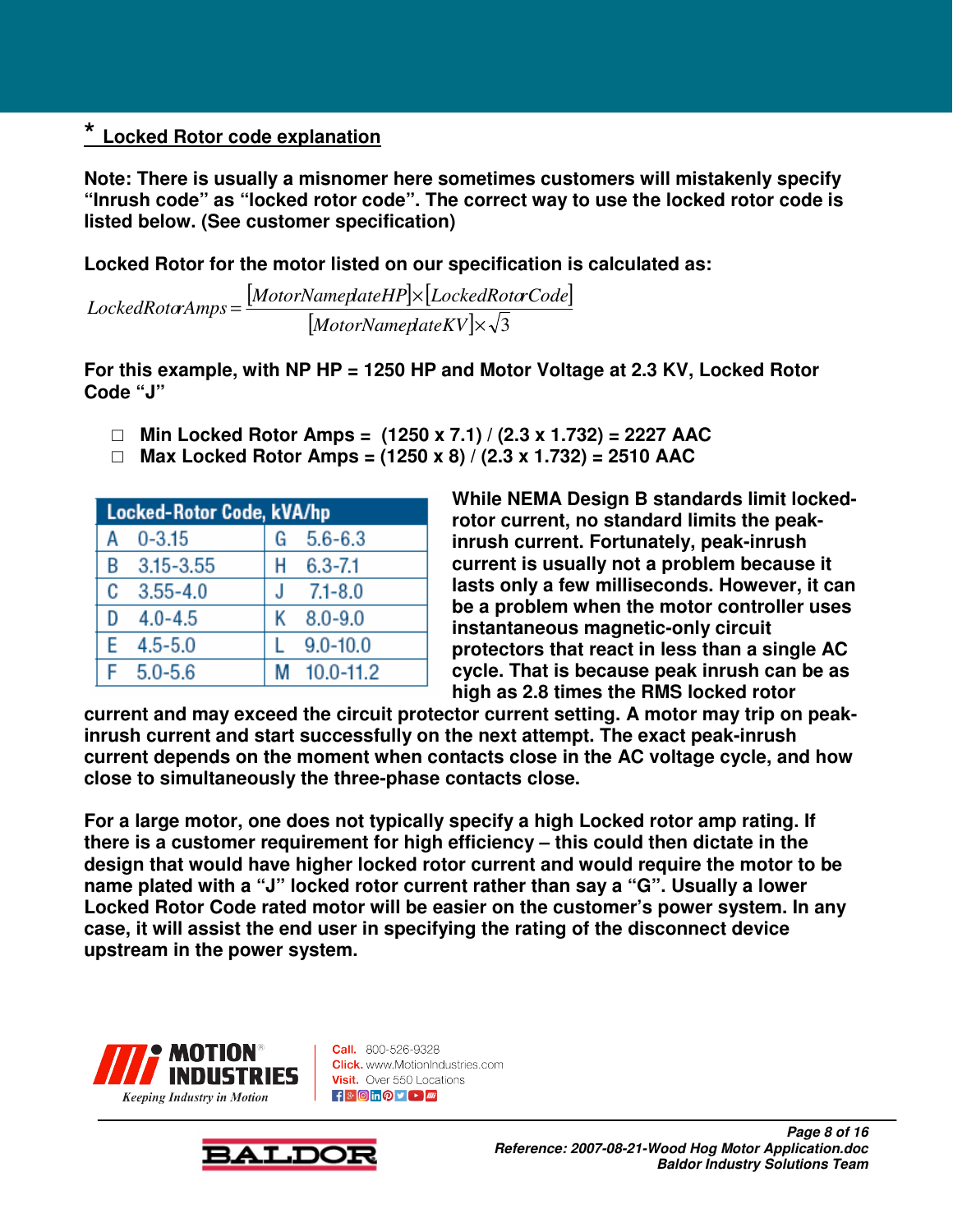### **\* Surge Capacitor Application (Accessories)**

A surge capacitor is a device designed to absorb surges and/or reduce the steepness of their wave front. A capacitor is able to absorb and hold a charge of electricity, returning it to the circuit at a later time. Since the surge capacitor is always connected to the power circuit, current flows at all times. When a surge occurs, the additional current flows into the capacitor, thus decreasing the intensity of the surge voltage.

The amount of current the capacitor can absorb depends on the size of the capacitor, and the amount of voltage pushing the current. If the surge is of a low current relative to its voltage intensity, the capacitor will absorb it. If the surge has high current, the capacitor cannot absorb it.

By contrast, a lightning arrestor takes no current from the line during normal operation. When a surge occurs, the arrestor turns on to provide a discharge path. When the surge is gone, the arrestor turns off. The arrestor will handle unlimited amount of current, although amounts exceeding 100,000 amps will generally damage the arrestor.

The main advantage of a capacitor is that there is no time delay in turning on as it always conducts. The disadvantage is that the amount of current it can handle is limited to a few amps, depending on the surge voltage. For this reason, an arrestor should always be installed with a capacitor to protect it from intense surges.





**Reference: 2007-08-21-Wood Hog Motor Application.doc Baldor Industry Solutions Team**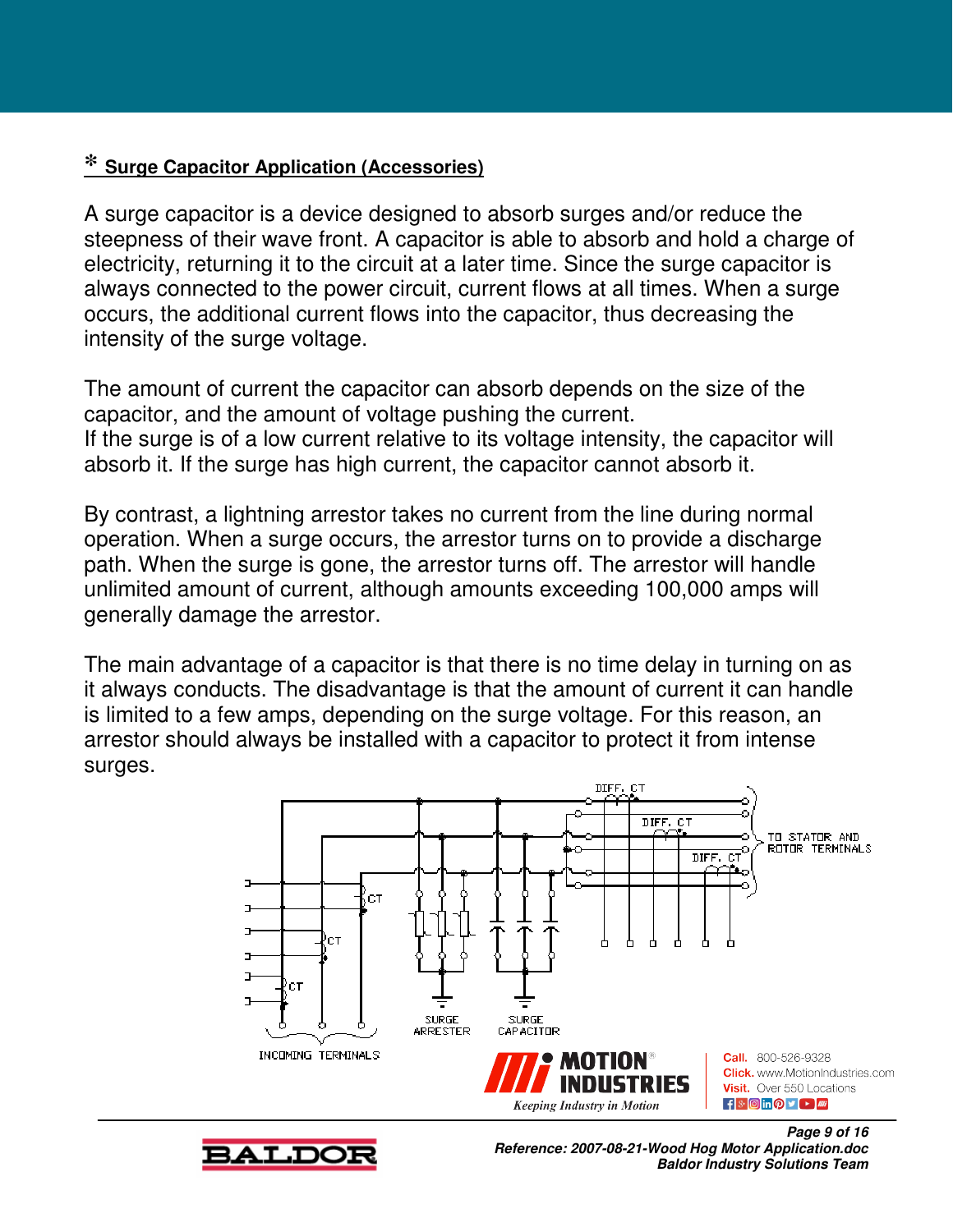# **Guide Form Specification for Medium Voltage Motor Surge Protectors**

This specification is for a  $_{\text{RV}}$  wedium voltage three phase motor surge protector that is designed to protect medium voltage motors from voltage surges due to lightning and switching events. The Motor Surge Protector will be placed on a \_\_\_\_\_\_\_ kV system (Line-Line Voltage) that is \_\_\_\_\_\_\_ grounded. (Ungrounded, solidly grounded, or resistance grounded) The surge protector shall come fully assembled and ready for interconnection.

All exceptions to this specification shall be clearly stated with your bid. If no exceptions are taken, the bid should include the phrase "no exceptions have been taken".

#### **1. Enclosure**

1.1 The medium voltage motor surge protector shall be housed in a NEMA 1, 3R, 12 (specify 4X when required and delete 1, 3R, and 12) 11 gauge galvaneel steel all-welded enclosure. The base of the unit shall consist of C2 channel for floor mounting and skidding into place.

1.2 The enclosure shall be equipped with a hinged door for maintenance and termination. The hinged door shall bolt close with two 3/8"x16 stainless steel bolts. The hinges shall be stainless steel. The door shall be removable when in the open position.



1.3 High voltage warning signs and a nameplate showing rating information shall be located on the front of the enclosure.

1.4 The design shall accept bottom or top entry.

#### **2. Capacitors**

2.1 A low inductance three phase, all-film surge capacitor shall be provided for decreasing the slope of impending voltage surges. The capacitor shall be rated  $\Box$  micro-farads to ground and have a voltage rating.

2.2 The capacitor shall be equipped with discharge resistors that reduce the capacitor voltage to 50 volts in 5 minutes when disconnected from the source.

2.3 The surge capacitor shall be capable of operating in the temperature range between -40 degree Fahrenheit and +115 degree Fahrenheit.

#### **3. Surge Arrester**

3.1 The medium voltage motor surge protector shall be equipped with three heavy duty distribution class (specify station class if desired) lightning arresters for limiting the crest of impending voltage surges to safe values.

3.2 The surge arrester shall be silicone rubber housed and shall utilize MOV blocks. The arresters shall comply with ANSI/IEEE C62.11 standards.

3.3 The voltage rating and MCOV shall be appropriately rated for the system voltage and grounding as specified above.



**Call.** 800-526-9328 **Click.** www.MotionIndustries.com Visit. Over 550 Locations  $\frac{1}{2}$   $\frac{1}{2}$   $\frac{1}{2}$   $\frac{1}{2}$   $\frac{1}{2}$   $\frac{1}{2}$   $\frac{1}{2}$   $\frac{1}{2}$   $\frac{1}{2}$   $\frac{1}{2}$   $\frac{1}{2}$   $\frac{1}{2}$   $\frac{1}{2}$   $\frac{1}{2}$   $\frac{1}{2}$   $\frac{1}{2}$   $\frac{1}{2}$   $\frac{1}{2}$   $\frac{1}{2}$   $\frac{1}{2}$   $\frac{1}{2}$   $\frac{1}{2}$ 

**Page 10 of 16 Reference: 2007-08-21-Wood Hog Motor Application.doc Baldor Industry Solutions Team**

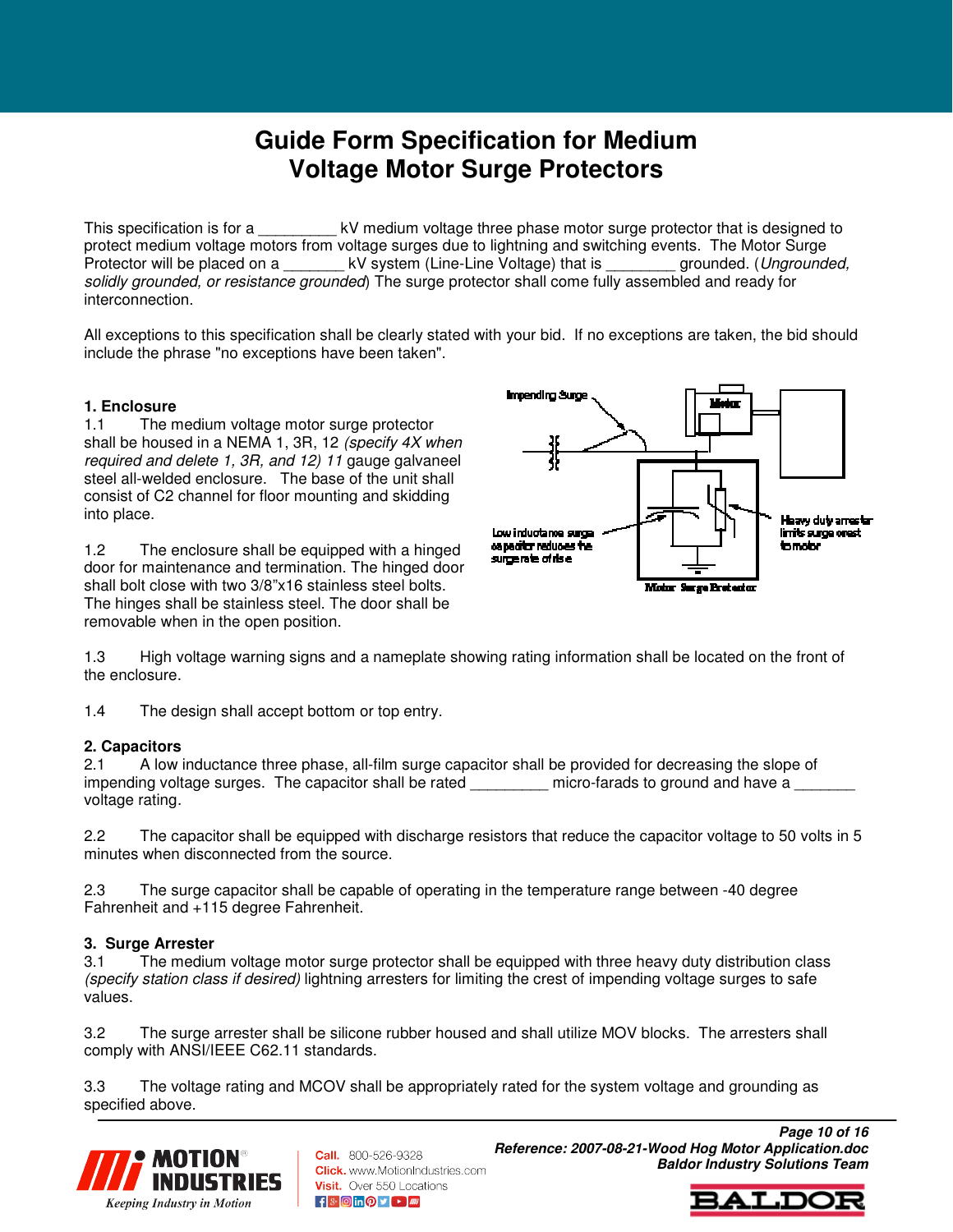#### **4. Differential Current Transformer** (This option can be deleted if not desired)

4.1 Differential current transformers shall be supplied to allow for differential protection of the motor. The differential current transformer shall be placed around solid Copper bus (not customer wiring) to see both the stator and rotor current of the motor.

4.2 Secondary leads from the current transformer shall be terminated on an isolated screw terminal block for connection to customer differential/motor protection relays. The differential current transformer(s) shall have a xxx/5 ratio.

#### **4. Current Transfomers** (This option can be deleted if not desired)

4.1 Current transformers shall be supplied with the equipment to allow for over-current protection of the motor. The current transformer shall be placed around solid Copper bus and shall not interfere with customer wiring. The current transformer shall have a xxx/5 ratio.

# **4. Connections**

The unit shall come fully assembled and ready for interconnection. Standoff insulators shall be provided for termination of customer phase conductors. Termination points shall accommodate a NEMA 2 hole compression lug.

#### **5. Submittals**

5.1 Upon issue of a purchase order, the supplier shall provide 3 copies of approval drawings. The submittals shall include:

- Installation Instructions
- Single Line and three line diagrams
- Pad and cable entry drawings
- Drawings showing component layout
- Data sheets for all internal components

#### **6. Bid Requirements**

6.1 Supplier must state all exceptions in the Bid. If no exceptions are taken, the supplier must state that there are no exceptions.

# **7. Acceptable Product & Suppliers**

- Suppliers must offer a minimum 2 year warranty and have available extended warranty programs.
- 7.2 Supplier must show that they are a regular supplier of medium voltage motor surge protection equipment.
- 7.3 Acceptable Manufacturer and Product:



**Call.** 800-526-9328 **Click.** www.MotionIndustries.com Visit. Over 550 Locations **f** & on O y D M

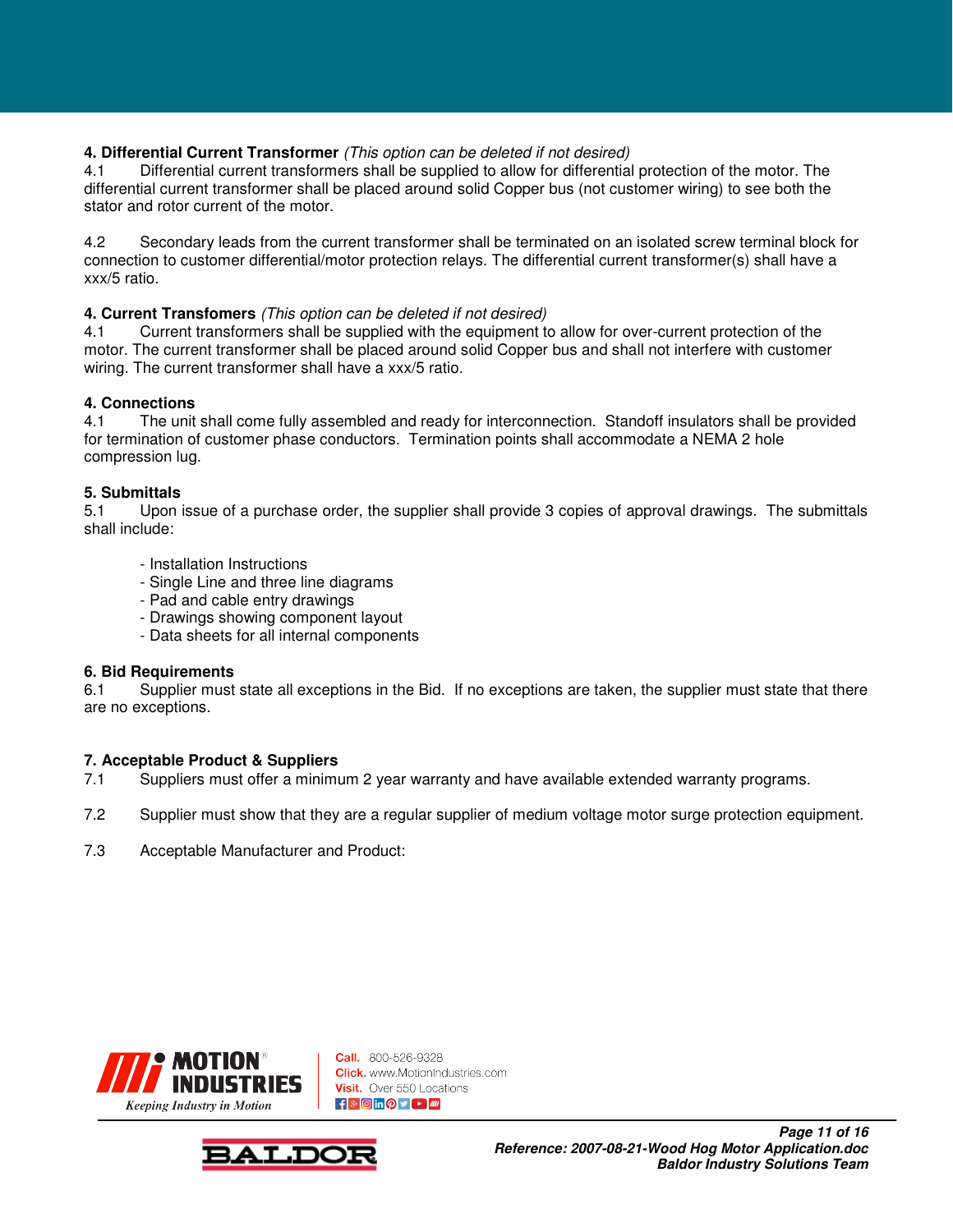### **Commercial Situation**

**A large conglomerate, historically known for quality motors were bidding against Baldor Electric for a new wood hog motor and a spare at in paper mill woodyard. On the next pages are what the end user asked for and what the competition supplied as a motor quote. In all instances Baldor Electric met or exceeded the customer specification requirements. The conglomerate's response was limited and did not meet the end user's requirements.** 

**The purpose of this comparison is not to "pick apart" the competition, but to bring light to where Baldor Electric can and will meet and exceed customer specification requirements in order to tailor a motor to a customer's long term needs.** 

**In addition, Baldor Electric has multiple layers of technical support:** 

- □ **Local sales engineers**
- □ **Regional Motor Managers**
- □ **Industry Engineers**
- □ **Factory Engineers specializing in electrical and mechanical designs**

**The ability to serve the customer both locally through to the factory is an uncommon trait in most motor manufacturers and should be stressed as a differentiator. Also, do not underestimate the value of having a motor manufactured domestically. Many communication issues arise, or design changes can occur once the order has been entered, and it is much easier to be able to communicate directly with the factory.** 

### **Baldor Electric did not win this order on any major price differential but did win on the value as judged by the customer.**

**We engineered the motor to suit the application 100%; not by performing a series of tradeoffs on a standard motor to miss or barely meet customer minimum specification standards.** 



**Call.** 800-526-9328 **Click.** www.MotionIndustries.com Visit. Over 550 Locations  $\frac{1}{2}$   $\frac{1}{2}$   $\frac{1}{2}$   $\frac{1}{2}$   $\frac{1}{2}$   $\frac{1}{2}$   $\frac{1}{2}$   $\frac{1}{2}$   $\frac{1}{2}$   $\frac{1}{2}$   $\frac{1}{2}$   $\frac{1}{2}$   $\frac{1}{2}$   $\frac{1}{2}$   $\frac{1}{2}$   $\frac{1}{2}$   $\frac{1}{2}$   $\frac{1}{2}$   $\frac{1}{2}$   $\frac{1}{2}$   $\frac{1}{2}$   $\frac{1}{2}$ 

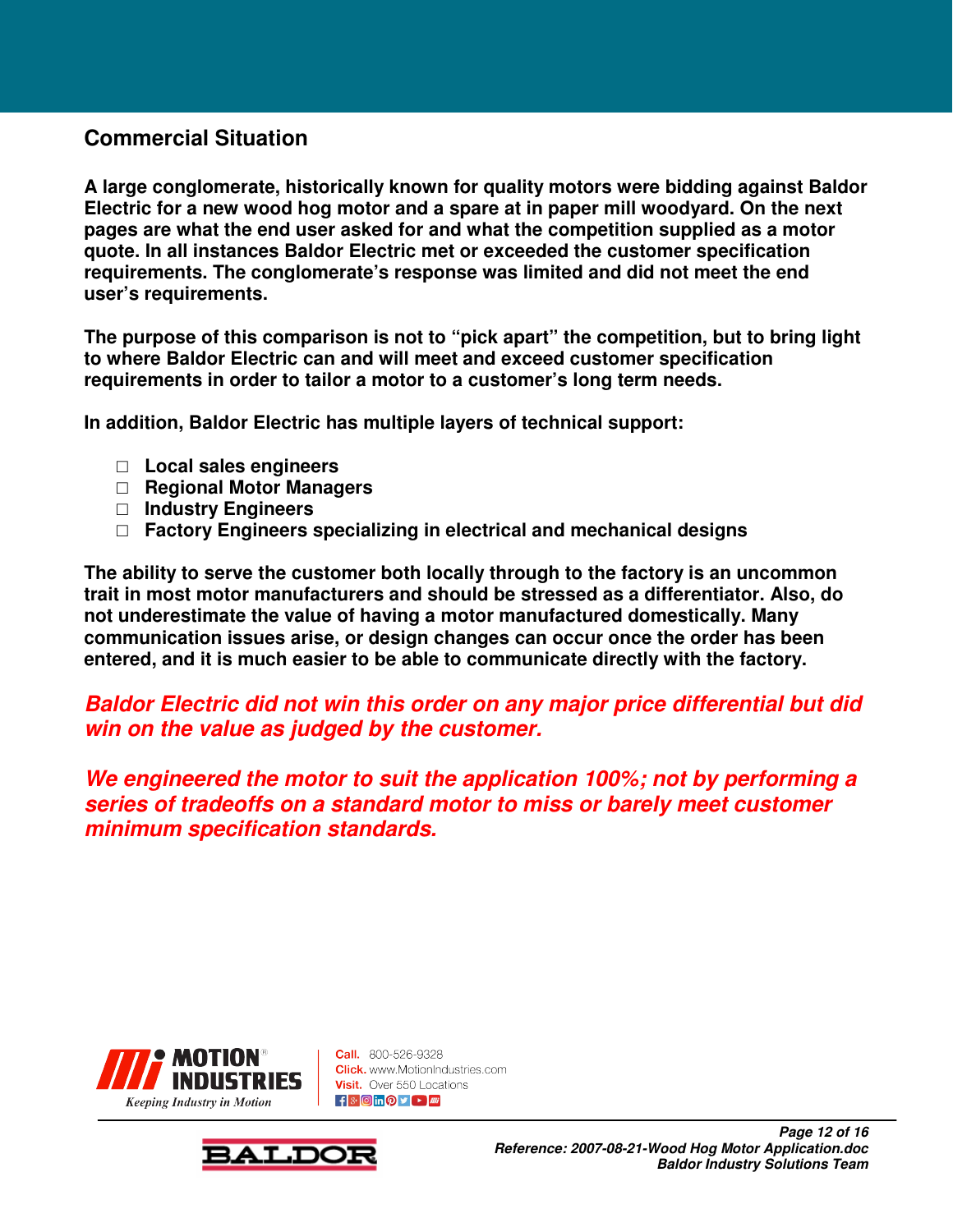### **What the end user wanted**

**the motor HP requirement to 1250 HP during Rev 1 of the Hog Motor Requirements: proposal specification** Revised Date 08-23-2006 **Note: The end user changed the motor enclosure**  1000 HP **requirement to TEFC based on Industry**  900 RPM Squirrel Cage Induction Motor **recommendation**  WP II Enclosure with Filters (Filters shall be Stainless Steel media, include a air pressure differential switch) 1.15 Service Factor 200-250% Pull-Out Torque 180-220% Locked Rotor Torque Copper Bar Rotor Class H insulating materials, Vacuum Pressure Impregnation process--two cvcles "B" Temperature Rise **Note: Customer used the misnomer "Code J Inrush"**  Code J inrush \_ **This is typically a result and**  NEMA "B" **not specified. Believe the intent here in "not to**  2300/4160 Volts/ 3 phase /60 hertz **exceed".** 3% to 5% Slip Capability Across the line starting -Acceleration time 5 - 10 sec **This is where our high**  Current Imbalance Capability, 20% for 60 sec. **number of start rotor design**  Stator Thermal Overloads (RTD's) Two per phase **really separates us from many other motor**  Bearing RTD's One each Bearing **manufacturers.** Surge Capacitors and Lightning Arrestors Anti condensation winding space heaters Thrust load from hog to motor, None Two Starts Per Hour Maximum Wastewood Hog Application **Dusty Environment** Hog Rotor, WK 223,822 Lb-Ft 2



**Call.** 800-526-9328 **Click.** www.MotionIndustries.com Visit. Over 550 Locations  $\mathbf{f}$   $\mathbf{F}$   $\mathbf{F}$   $\mathbf{F}$   $\mathbf{F}$   $\mathbf{F}$   $\mathbf{F}$   $\mathbf{F}$   $\mathbf{F}$   $\mathbf{F}$ 



**Note: The end user changed**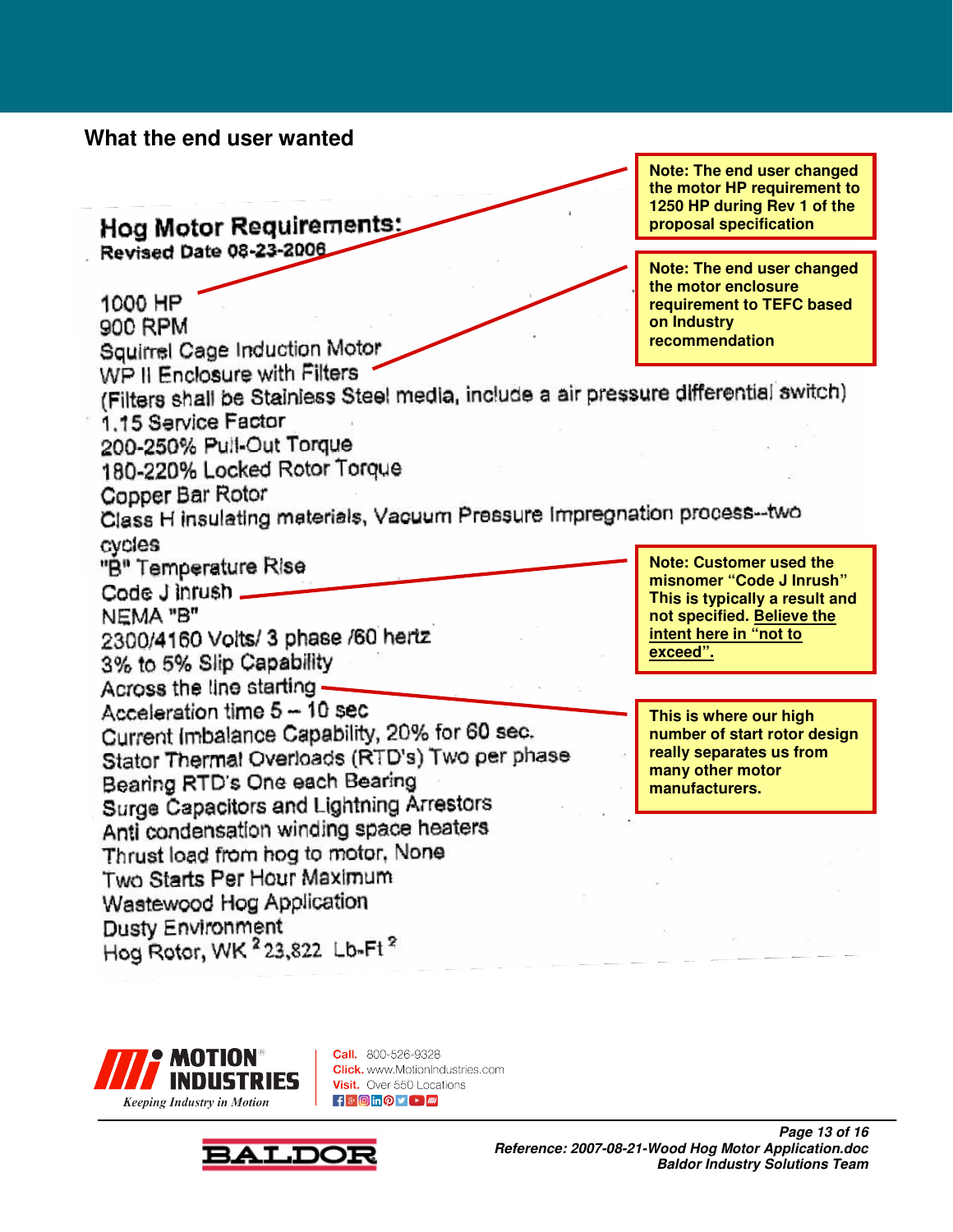# **The Competitor's Quote**

| Proposal#                                                 |                                                                                   |                                                                                                |                                   |                                |  |  |
|-----------------------------------------------------------|-----------------------------------------------------------------------------------|------------------------------------------------------------------------------------------------|-----------------------------------|--------------------------------|--|--|
| Customer:                                                 |                                                                                   | Date:<br>3-Oct-2006                                                                            |                                   |                                |  |  |
| Cust. Ref.                                                |                                                                                   | Folder:                                                                                        |                                   |                                |  |  |
| End User:                                                 |                                                                                   | MAC T:                                                                                         |                                   |                                |  |  |
| Cust spec:                                                |                                                                                   |                                                                                                | <b>Note: the motor is NOT</b>     |                                |  |  |
|                                                           |                                                                                   | Project:                                                                                       | manufactured in the USA.          |                                |  |  |
|                                                           | Item 1 of 1 - HORIZONTAL 3-PHASE SQUIRREL CAGE INDUCTION MOTOR                    |                                                                                                | <b>FOB Norfolk refers to</b>      |                                |  |  |
|                                                           |                                                                                   | Qty: 1 x 1250 HP; 8 poles; 900 rpm; 2300 volts; 60 Hz, 1.00 S.F., TEFC; estimated frame: 8015; | <b>Virginia International</b>     |                                |  |  |
|                                                           | NET PRICE - each motor, including accessories and tests as listed on datasheet    |                                                                                                | <b>Terminals, a Port of Entry</b> |                                |  |  |
|                                                           | <b>DELIVERY</b> - delivery time is subject to confirmation after receipt of order |                                                                                                |                                   |                                |  |  |
| <b>COMMERCIAL TERMS</b>                                   |                                                                                   |                                                                                                |                                   |                                |  |  |
| T & C's:                                                  | Conditions of sale in apply.                                                      |                                                                                                | <b>Note: the quoted motor DID</b> |                                |  |  |
| Price policy:                                             | Net cash 30 days from date of invoice.                                            |                                                                                                | <b>NOT meet minimum locked</b>    |                                |  |  |
| Proposal validity:                                        | Price clause 1Q applies. Price valid for 30 days,                                 |                                                                                                | rotor torque requirements         |                                |  |  |
| Delivery:                                                 | FOB Norfolk VA. Freight collect to destination.                                   |                                                                                                | (180-220%) as stipulated by       |                                |  |  |
| Codes/Stds:                                               | ANSI/NEMA M.G.1; ANSI C50.41; IEEE 1/85/112/115.                                  |                                                                                                |                                   | the end user this              |  |  |
|                                                           |                                                                                   |                                                                                                | competitor has eliminated         |                                |  |  |
|                                                           |                                                                                   | UNLESS SPECIFIED OTHERWISE, ALL VALUES ARE NOMINAL AT RATED VOLTAGE A                          | historically strong regional      |                                |  |  |
|                                                           |                                                                                   |                                                                                                |                                   | application engineering        |  |  |
|                                                           |                                                                                   | - DATA SHEET -                                                                                 |                                   | support, thus all that is left |  |  |
|                                                           |                                                                                   |                                                                                                | for application engineering       |                                |  |  |
| Data: $1$<br>Proposal #<br>Customer:                      |                                                                                   | review are inexperienced                                                                       |                                   |                                |  |  |
|                                                           |                                                                                   |                                                                                                |                                   |                                |  |  |
| Output Power                                              | 1250 HP                                                                           | Type                                                                                           |                                   |                                |  |  |
| Number of Poles                                           |                                                                                   | Mounting<br>8                                                                                  | <b>Note: the quoted motor</b>     |                                |  |  |
| Voltage                                                   | 2300 V                                                                            | Frame (estimated)                                                                              | barely met the minimum            |                                |  |  |
| Frequency                                                 | 60 Hz                                                                             | Enclosure                                                                                      | breakdown torque                  |                                |  |  |
| Number of Phases                                          |                                                                                   | Service Factor<br>3                                                                            | requirements (200-250%) as        |                                |  |  |
| Synchronous Speed                                         | 900                                                                               | Insulation Class                                                                               | stipulated by the end user        |                                |  |  |
| Rated Speed                                               | 885                                                                               | Altitude (ft                                                                                   | personnel. This is a              |                                |  |  |
| Ambient Temperature (°C)                                  | 40                                                                                |                                                                                                | disregard for the needs of        |                                |  |  |
|                                                           | Method of Temperature Measurement<br>Resistance                                   |                                                                                                | the end user.                     |                                |  |  |
| Temperature Rise at S.F. 1.00 (°C)                        | 80                                                                                | Efficiency (%) 3/4 Load                                                                        | 96.4                              |                                |  |  |
| Average Expected noise pressure level at<br>1m in no load | 85                                                                                | Effic <sup>j</sup> ency (%) - 1/2 Load                                                         | <b>Note: the quoted motor DID</b> |                                |  |  |
| Starting Method                                           | Across the                                                                        | Power Factor (%) - Rated Load                                                                  | <b>NOT meet the end users</b>     |                                |  |  |
| Minimum Starting Voltage (%V)                             | line<br>90                                                                        | Fower Factor (%) - 3/4 Load                                                                    | requirement for copper bar        |                                |  |  |
| Maximum Consecutive Starts (Cold/Hot)                     | 2/1                                                                               | Powe <sup>Factor</sup> (%) - 1 <sup>2</sup> Load                                               | rotors                            |                                |  |  |
| Rated Current (Amps)                                      | 297                                                                               |                                                                                                |                                   |                                |  |  |
| Locked Rotor Current (% Rated Current)                    | 650%                                                                              | Safe Stall Time (100% Voltage) - Cold                                                          | 20                                |                                |  |  |
| Locked Rotor Torque (% Rated Torque)                      | 80                                                                                | Safe Stall Time (100% Voltage) - Hot                                                           | 15                                |                                |  |  |
| Breakdown Torque (% Rated Torque)                         | <b>200</b>                                                                        |                                                                                                |                                   |                                |  |  |
| Bearing Type                                              |                                                                                   |                                                                                                |                                   |                                |  |  |
|                                                           | Antifriction                                                                      | Rotation View from ODE                                                                         | Dual                              |                                |  |  |
| Lubrication                                               | Self-cooled grease lubricated                                                     | Estimated Load WK2 (lb-ft <sup>2</sup> )                                                       | 23822                             |                                |  |  |



**Call.** 800-526-9328 **Click.** www.MotionIndustries.com **Visit.** Over 550 Locations  $f$   $\frac{1}{2}$   $\odot$   $\cdots$   $\odot$   $\cdots$   $\cdots$ 

**Page 14 of 16 Reference: 2007-08-21-Wood Hog Motor Application.doc Baldor Industry Solutions Team**

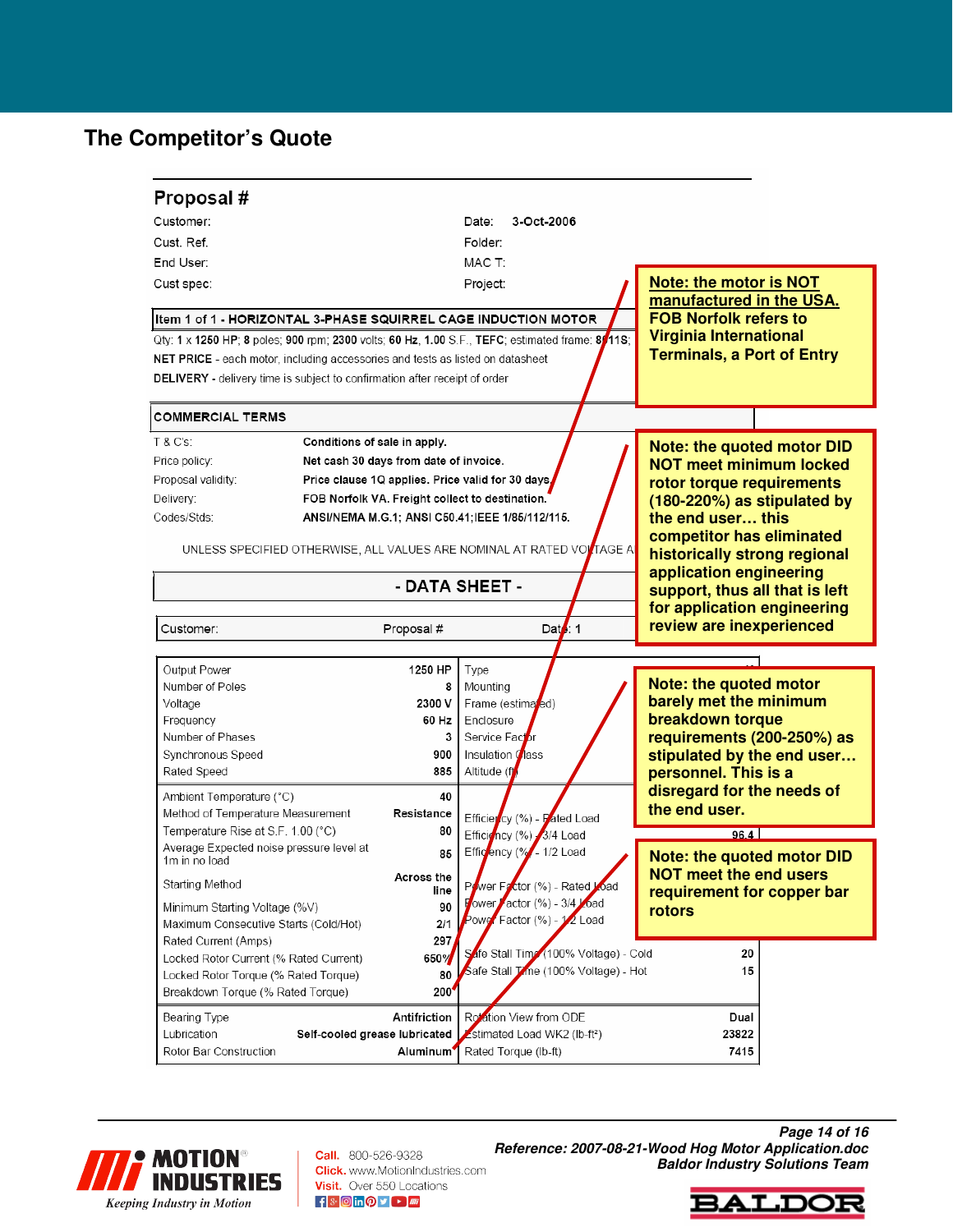#### ACCESSORIES AND SPECIAL FEATURES



- The quoted motor will have torques values as specified plove (suitable for load WK2 of 23,822 lb.ft2). These 2. torque are of "Normal-toque design" is specified in spec 16425.
- 3. Quoting motor with Aluminum Rotor.
- Quoted motor will have class 'F' insulation. Class H is not available.  $4$
- Quoting motor for single voltage = 2300V as requested. 5.
- The motor will have Full load slip as 1.7% approx. Customer to advise if specific high slip motors are 6. expected. The high slip motor will be of normal efficiency designs



**Call.** 800-526-9328 **Click.** www.MotionIndustries.com Visit. Over 550 Locations  $f$   $\frac{8}{5}$   $\odot$  in  $\odot$   $\odot$   $\odot$   $\cdots$